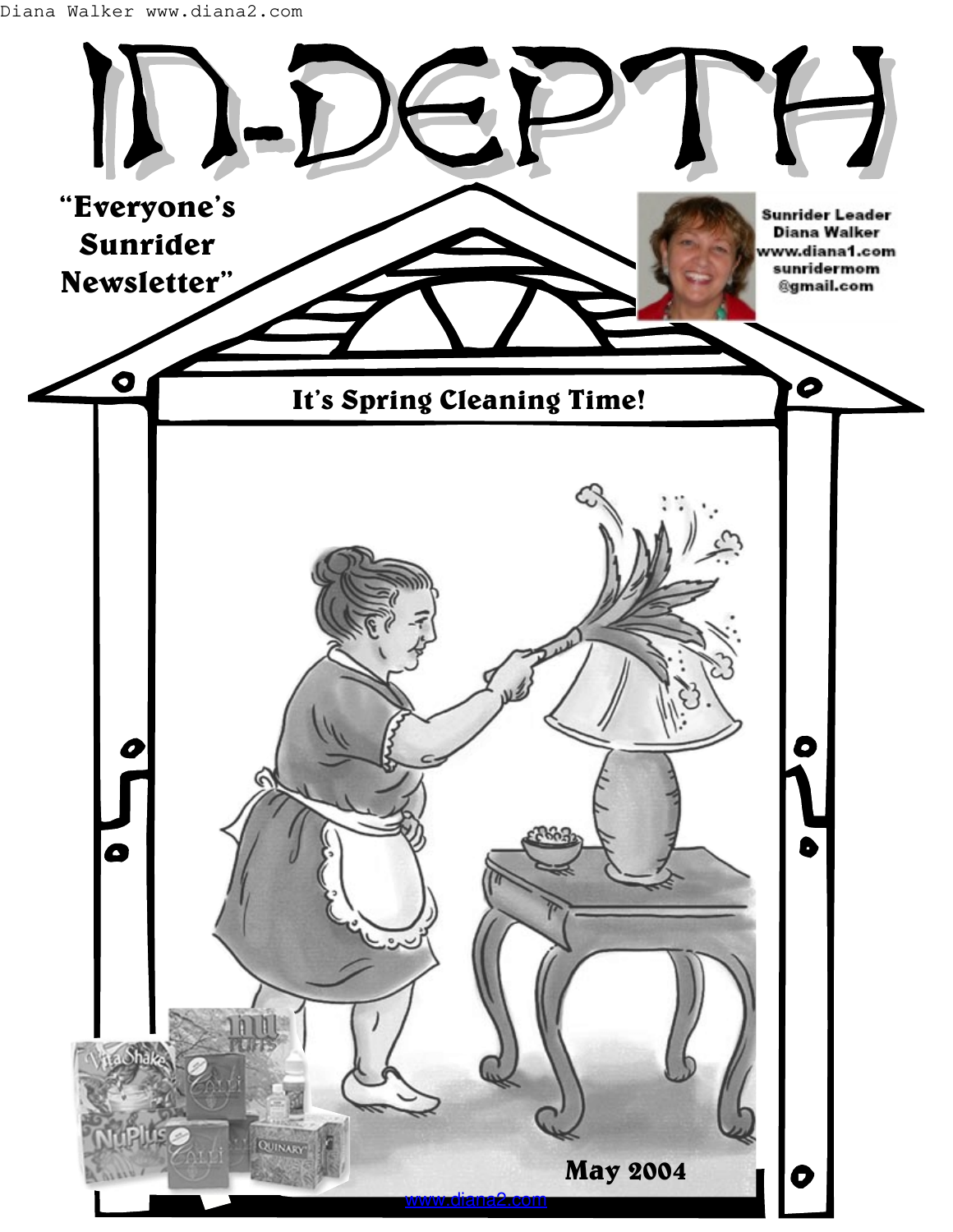# **The Liver . . . is the largest, most complex organ in the human body!**

It plays important roles in detoxification, hormonal balance, fat regulation, digestion and circulation.

The Liver is the main chemical mill in your body, performing over 500 different chemical functions. Compounds are broken down, synthesized, altered, burned, detoxified and excreted.

Some of the liver's most important functions include:

- Metabolizing the nutrients for life: proteins, fats, carbohydrates.
- Detoxification... Turns toxic materials into nontoxic substances for expulsion.
- Manufacturing and secreting bile in order to absorb fat-soluble nutrients and eliminate toxic substances.
- Purifying the blood... Filters bacteria, endotoxins, antibodies-antigens and other particles from the circulation.
- Acts as a blood bank for 20 to 30% of your body's blood.
- Manufacturing blood clotting agents and blood proteins.
- Manufacturing metabolizing and storing hormones.
- Fat metabolism... Controls triglycerides, cholesterol, other blood fats and body fat levels

Overall health and vitality depends greatly on the health of your liver... but the liver is subject to many different assaults. It can malfunction and become over-burdened from the poisons it detoxifies and other factors, which then may contribute toward various health problems.

## **Signs of a Congested and Sluggish Liver**

This is a minimal loss liver function. It is often caused by a diminished amount of bile flow or Cholecstasis. But a sluggish liver can be a result of toxic chemicals, drugs, alcohol and gallstones.

### **Some signs of a sluggish liver include:**

- **PMS (Pre-menstrual syndrome)**
- **Chemical sensitivities**
- **Constipation**
- **Obesity**
- **Allergies**

A sluggish liver may produce digestive dyspepsia discomfort following meals... mostly on the right side, in the area of the gallbladder and an intolerance to eating fatty foods.

### **Obesity may occur from a Sluggish and Damaged Liver**

Liver functions are dis-

turbed in many over weight people. A study of 534 over weight people proved it. Since the liver breaks down and metabolizes fats, you need a healthy liver for losing weight effectively!

### **But many people today do not have a healthy liver function**.

In fact, French doctors talk about a triad of obesity, rheumatism and arteriosclerosis as a constitutional family that responds to the lipid lower actions of botanical extracts on a congested liver.

Prepared by an Independent Sunrider Distributor. It is not the author's intent to diagnose, prescribe or imply treatment. If you have a medical condition, consult a physician.

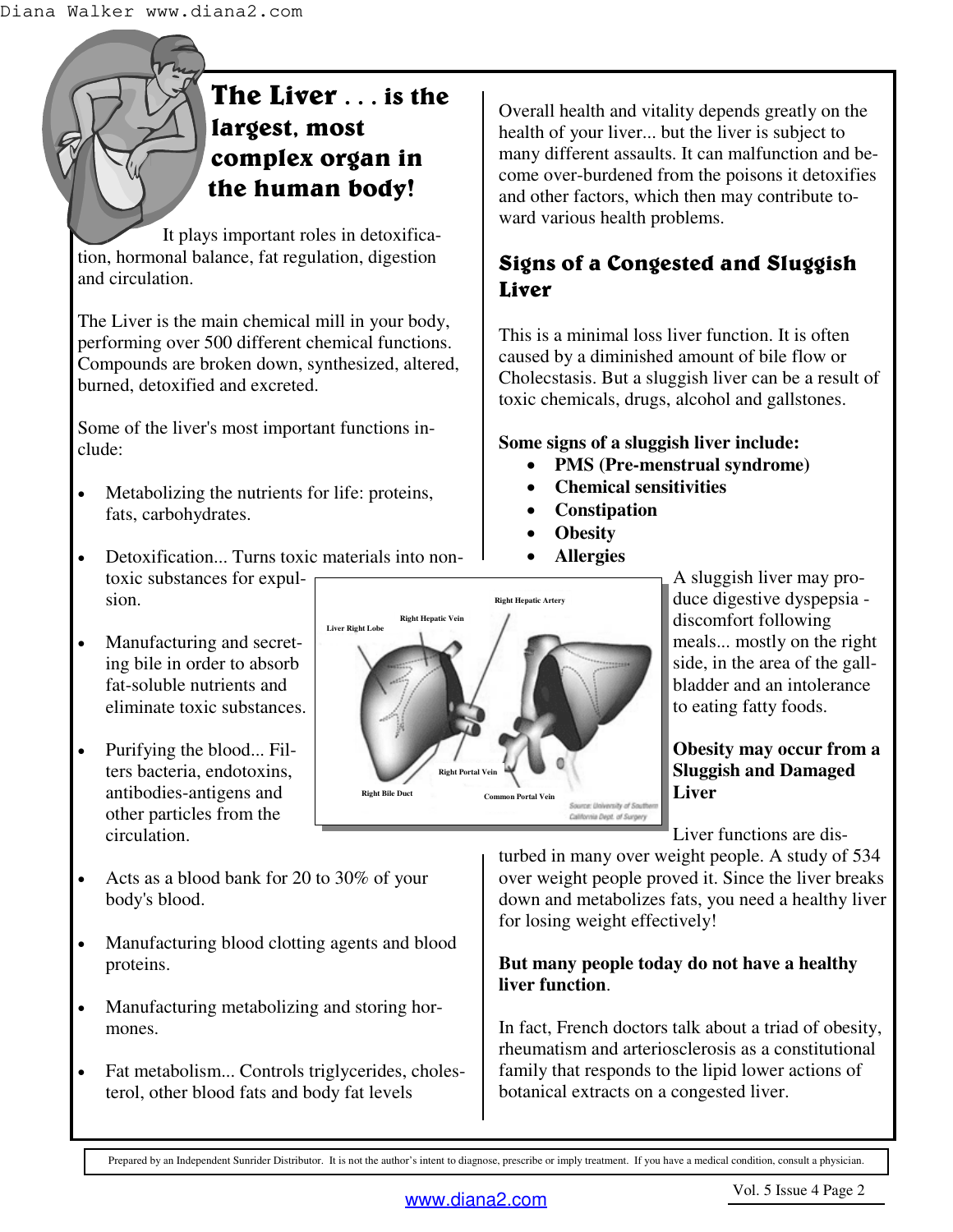Liver-kidney inflammation can prevent adequate urination... causing you to retain fluids and to have difficulty losing excess weight. Plus a damaged, sluggish liver can prevent the conversion of thyroid gland hormones - the master regulators of metabolic rate -- into their active form, responsible for activating brown fat.

Brown Fat... is a permanent fat that burns up calories and actually prevents weight gain.

### **Overcome a difficult weight loss through Liver Cleansing and Detoxification**

For those people who are seriously trying to lose weight... the problems associated with achieving a successful weight loss and long-term, weight maintenance probably seem far greater than the available solutions.

The marketplace has been inundated in the past several years,

with a myriad of weight loss products, plans and formulas...

But the fact remains... *Most people can't seem to lose weight no matter what they do!*

And even if they do lose weight... they often times reach a critical weight loss plateau that prevents any further weight loss. Usually this involves the last 5, 10 or 20 unwanted pounds.

### **Is there a simple and effective solution?**

**The answer is... Yes!**

After years of research into the causes of dif-

ficult weight loss problems... a simple, scientifically supported solution has emerged!

Because fat metabolism is so inextricably associated with - The Liver - the vital functioning of this detoxifying organ is crucial. It determines your overall health, vitality and certainly... regulates your body fat level.

The key to overcoming difficult weight loss - - and assorted other health related problems - - is to rejuvenate the Liver's natural detoxification and body cleansing function.

### **BUT HOW!!!!???**

**Vitalite® Slim Caps™** Formulated with owner expertise and based on the Philosophy of Regeneration, Vitalite® Slim Caps™ are designed to work synergistically with the body's own

natural cleansing systems\*. Vitalite Slim Caps™ are designed to give you a jump start on a happier and healthier lifestyle.

The *Slim Caps* are an amazing combination of herbs that, not only cleanse, but also enable our bodies to come into balance particularly in the most important organs of the kidneys, spleen and liver. In so doing, the body benefits in many ways, only one of which is a slimming effect.

As our spleen, kidneys and liver cleanse and regenerate, we should see healthier blood, lower cholesterol, increased circulation and, what could be better for a healthier heart!

Prepared by an Independent Sunrider Distributor. It is not the author's intent to diagnose, prescribe or imply treatment. If you have a medical condition, consult a physician.

*Mitalite\**<br>MCAPS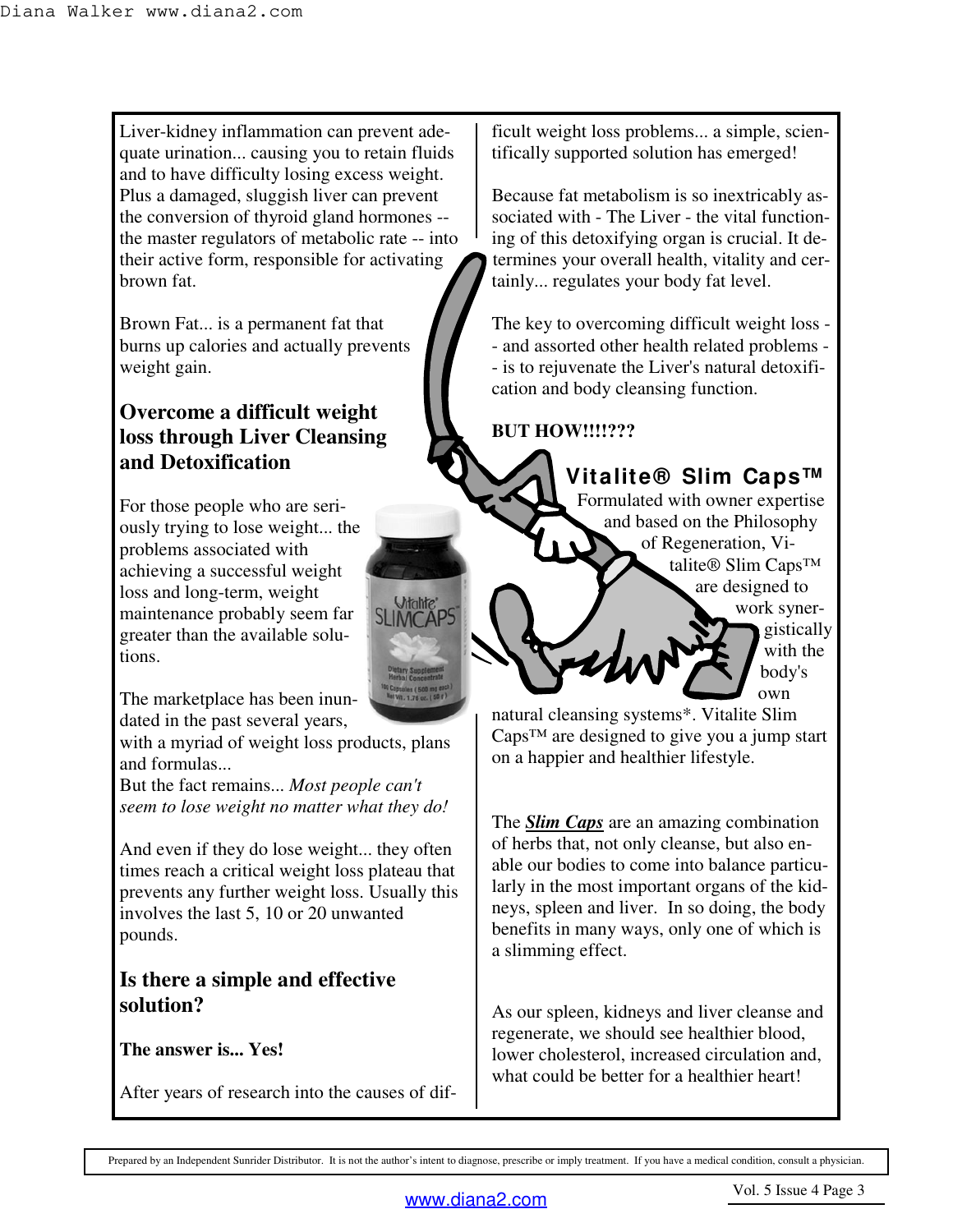

# **The Colon**

#### What Is It?

Consisting of the terminal three to four feet of the GI tract, the colon and rectum function mainly to reabsorb water and store waste.

Colorectal cancer is common - it will be diagnosed in nearly 200,000 patients in the U.S. this year. Colorectal cancer is the second most common cause

of cancer death (lung cancer is first).

There are both benign and malignant colon diseases that require surgery. The benign problems include polyps (which can be precancerous), diverticular disease (causing bleeding or infection), colitis, and obstruction. These diseases are usually treated nonoperatively if possible, but sometimes surgery is needed for definitive treatment in severe cases.

Colorectal cancer usually requires surgery. Occasionally, a colon cancer may be small and located entirely within a polyp, and complete removal of the polyp can be performed with a colonoscopy.

Colon diseases that require surgery are usually treated with removal of the offending section of bowel, whether it's for cancer, bleeding, infection, or obstruction.

Most commonly, just a segment of colon needs to be removed, and the remaining large intestine can be reconnected. Colon resections can be performed laparoscopically or with an open technique. Colon cancers, unless they're very early, should generally be resected with an open technique in order to fully remove all the cancer.

For non-cancer colon surgery, however, I use a minimally invasive, laparoscopic technique whenever possible (emergency operations for obstruction or bleeding usually require an open approach).



Cancers can grow into the colon wall and spread to other parts of the body. Most colon surgeries remove the affected piece and then the two new ends are sewn together.

Colon surgery is usually safe and effective. Antibiotics and a pre-op bowel prep are important in keeping infection rates low. Colon cancer staging is based on whether the cancer has spread through the bowel wall, to the lymph nodes, or to other organs. If the lymph nodes don't contain any cancer cells, surgery gives an approximate 75% cure rate. If there is lymph node or liver involvement, chemotherapy (and sometimes radiation therapy) is recommended to improve the chance of being cured. Colon function after surgery is usually not very different than before surgery. The stools might be more frequent or more loose, but your body usually establishes a new equilibrium within a few weeks after surgery.

Your risk of developing colon cancer is a combination of genetic and environmental factors. **The traditional Western diet, high in red meat and fat and low in fiber, is** 

**thought to increase the risk of colon cancer.** A first-degree relative such as a parent, sibling, or child with colon cancer increases your risk.

# **Vitalite SunBar**

Vitalite SunBar is moist, soft and tasty in two great flavors-chocolate and fruit! They come in packs of 30, and each bar is half the size of a meal replacement bar.

The formulation is designed to fill you up, not out, so you feel full without discomfort. Vitalite SunBar is made with wholesome ingredients, such as dried fruits, nuts, asparagus root and psylliium. High in fiber and hearthealthy, soy protein, Vitalite SunBar is a great source of energy. They also assist the body's natural elimination process.

They make healthy snacks and energize you before and after you work out. They're so delicious, you can even serve them for dessert.

> **Recommendation:** Eat one bar for a snack. Eat two bars to replace a meal. For best results, drink plenty of Sunrider beverages, such as Fortune Delight or Calli, or drink lots of water.



Sunrider Leader Diana Walker ww.diana1.com sunridermom @gmail.com

Prepared by an Independent Sunrider Distributor. It is not the author's intent to diagnose, prescribe or imply treatment. If you have a medical condition, consult a physician.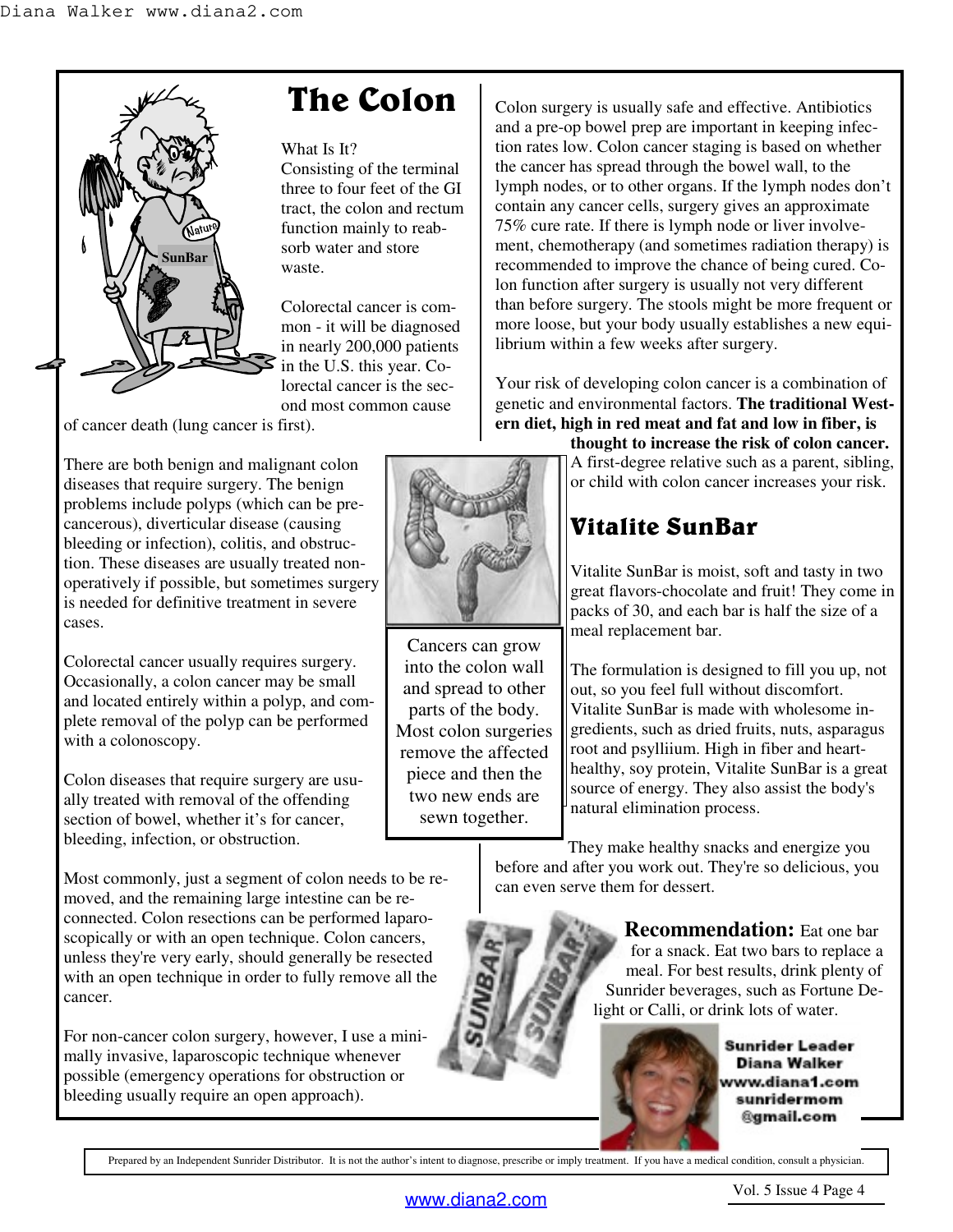

## **The kidneys, liver and heart form a triad that does not stop working unless damaged.**

The kidneys are two bean shaped organs lo-

cated above the tailbone and just below the midback on either side of the vertebral column. Our two kidneys filter waste from our blood and excrete it in our urine.

They regulate our pH balance and electrolytes, but can become inflamed, infected and develop

kidney stones or worse. The filtering units of the kidney are called Nephrons. One healthy kidney has over one million Nephrons. But, Nephrons are delicate and can be weakened or damaged due to diet, stress and chemicals.

Albumin is a water soluble protein found in the

blood. When the kidneys are weak, large amounts of Albumin can show up in the urine. Symptoms include edema, weakness, loss of appetite and nausea. Kidney maintenance is vital to our heath. Poor kidney health can lead to diabetes and more. Your kidneys monitor and regulate your body's function.

The bladder, ovaries, testicles, prostate, pancreas, spleen, adrenal glands, tendons, sex drive, ligaments and joints are all influenced by the kidneys. If your lower back is hurting, it may actually be you kidneys.

### **With so much riding on kidney health, why are they being ignored?**

As mentioned before, the liver heart and kidneys form a triad. If one is effected, a domino effect can take place where all are weakened. The Chinese believe hair loss and even poor fingernails are precipitated by kidney weakness. Thanks to advertising, people want the "latest" and "newest". Fresh fruit and vegetables are never going to be new. Dangerous processed oil and sugar-laden foods always will be. Call it dietary roulette.

### **What I ate can make me sick?**

As a matter of fact it can. A diet high in refined sugar, processed carbohydrates such as, bread, crackers, doughnuts, pasta, cake or candy is very harmful, The resulting heartburn that often accompanies eating the foods is not an inconvenience, it is a warning.



**RIGHT**<br>KIDNEY

### **The Kidneys Your Master Organ**

The Chinese said our kidneys are one of the most important organs we have. Throughout history researchers have noted that kidneys, heart, liver and lung function are linked. When the kidneys are impacted the whole system feels it. An overworked set of kidneys may show signs of initial weakness in the afternoon, thus will feel tired and lackadaisical.

### **The Kidney / Liver Connection**

There are many filters in the body. The lymphatic system, the lungs, the kidneys, the liver, the colon and even the skin. Two of the most important are the liver and kidneys. When kidneys are overworked the liver tries to pick up the slack and always address the liver at the same time. Otherwise an "out of balance" condition will be created in the body.

#### **Do you suffer from any of these problems?**

- I have low back/hip pain.
- I feel "worn out" in the afternoon.
- I have pain in my muscles/joints.
- I have/had kidney or bladder infections
- I have/had pain in my ankles $(s)$ .
- I have left shoulder pain.
- My sex drive is reduced/sub par.
- I have wrist/elbow pain.

Prepared by an Independent Sunrider Distributor. It is not the author's intent to diagnose, prescribe or imply treatment. If you have a medical condition, consult a physician.

**AORTA** 

**LEFT<br>ORENAL** 

LEFT<br>**GDNEY**